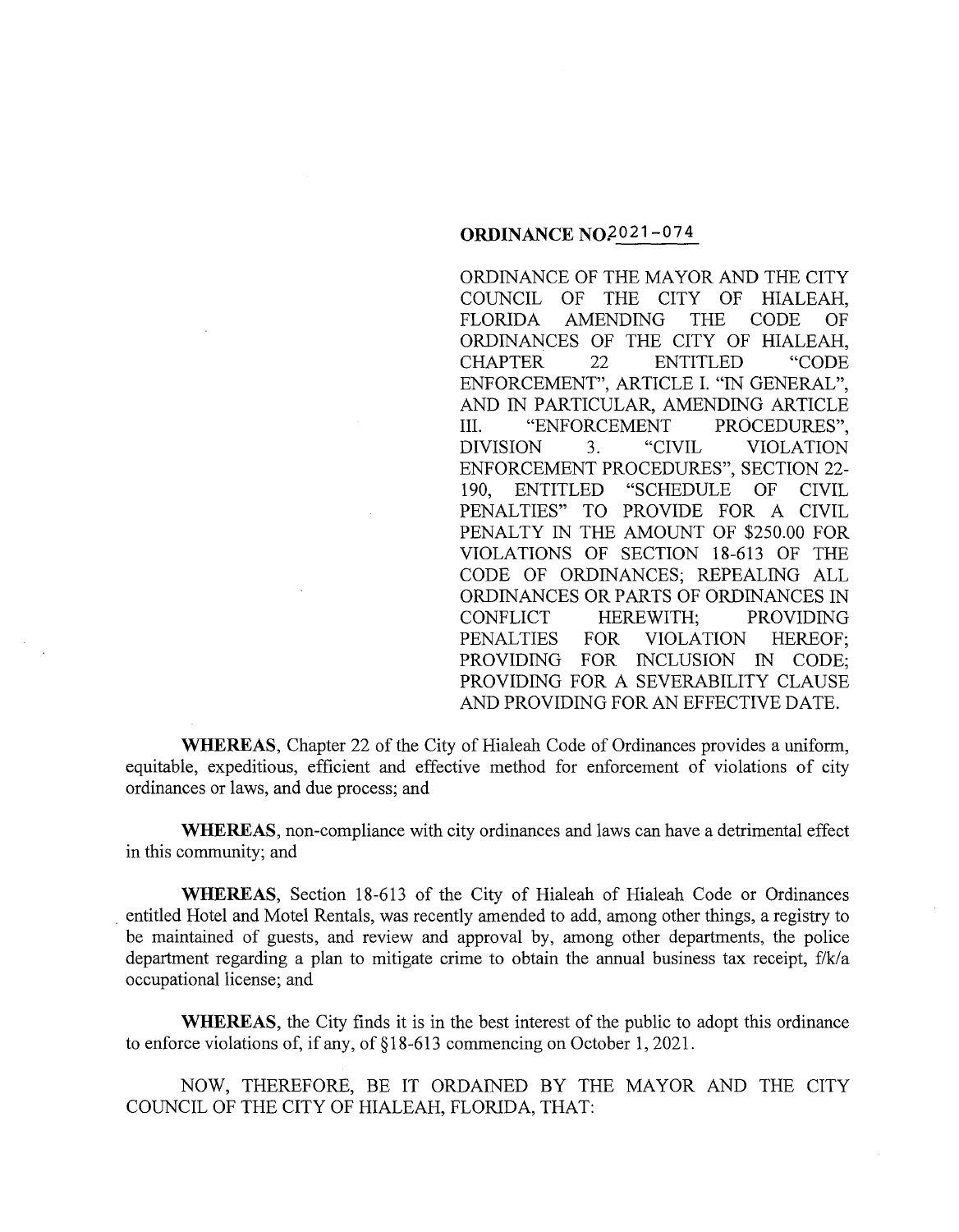Ordinance No. 2021-074 Page 2

## Section 1:

Chapter 22 entitled "Code Enforcement", of the Code of Ordinances of the City of Hialeah, is hereby amended to read as follows:

## Chapter 22

# CODE ENFORCEMENT

 $\star$   $\star$   $\star$ 

### ARTICLE III. - ENFORCEMENT PROCEDURES.

## $\star$   $\star$   $\star$ DIVISION 3. CIVIL VIOLATION ENFORCEMENT PROCEDURES

## Sec. 22-190. - Schedule of civil penalties.

| Code Section | Description of violations | Civil<br>Penalty |
|--------------|---------------------------|------------------|
|              |                           |                  |

 $\star$  \*  $\star$  \*  $\star$ 

 $\star$  \*  $\star$  \*

| Miami-Dade County<br>Code, chapter 17, section<br>17-25, section 17-26,<br>section 17-29, and<br>section 17-30. | Minimum Housing<br>Standards.                                                   | \$250.00 |
|-----------------------------------------------------------------------------------------------------------------|---------------------------------------------------------------------------------|----------|
| City of Hialeah Code of<br>Ordinances, chapter 18,<br>article XII.-Hotels and<br>Motels, section 18-613.        | Failure to comply with<br>regulations applicable to<br>hotel and motel rentals. | \$250.00 |

 $\star$  \*  $\star$  \*  $\star$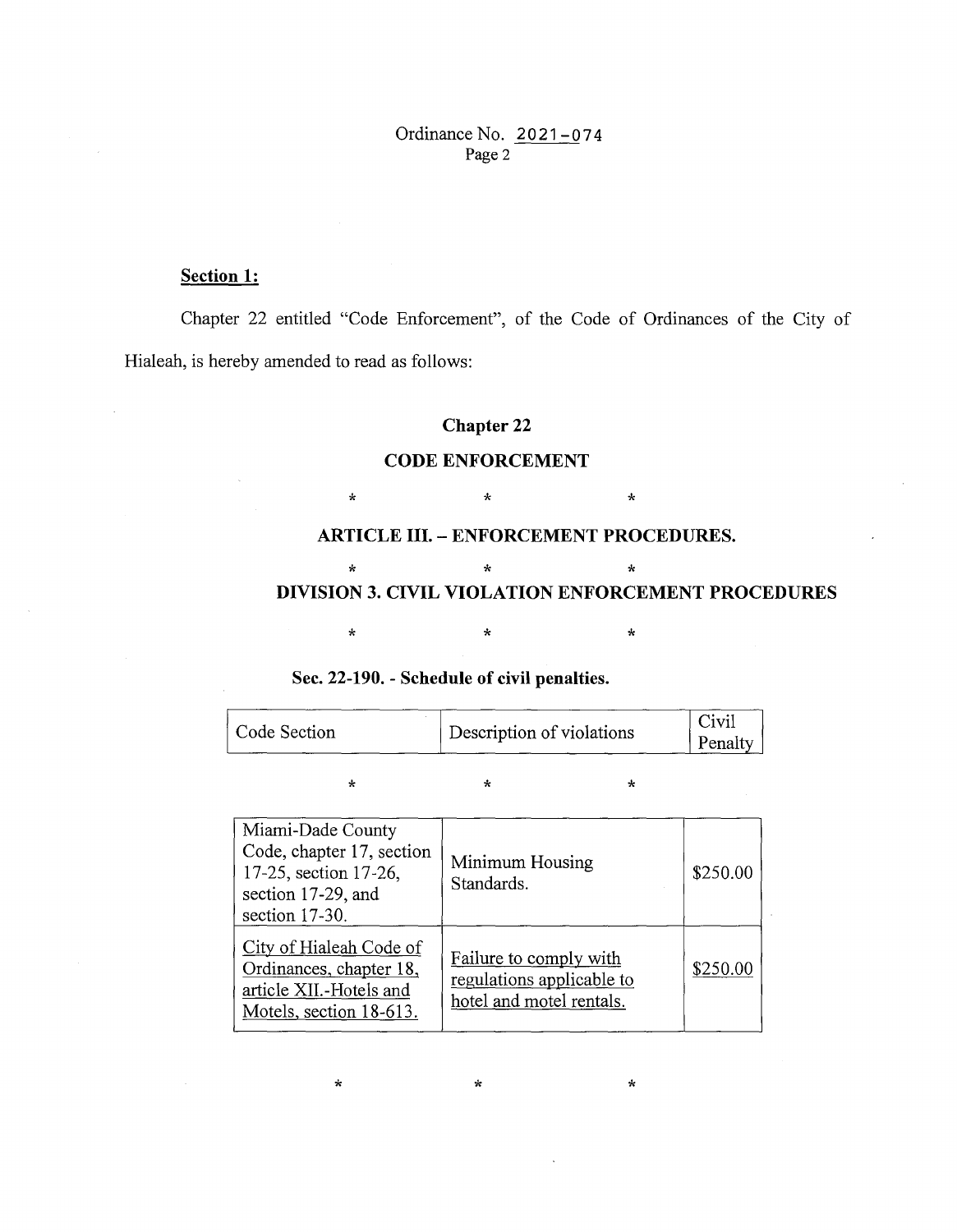Ordinance No. **2021-074**  Page 3

#### **Section 3: Repeal of Ordinances in Conflict.**

All ordinances or parts of ordinances in conflict herewith are hereby repealed to the extent of such conflict.

### **Section 4: Penalties.**

Every person violating any provision of the Code or any ordinance, rule or regulation adopted or issued in pursuance thereof shall be assessed a civil penalty not to exceed \$500.00 within the discretion of the court or administrative tribunal having jurisdiction. Each act of violation and each day upon which any such violation shall occur shall constitute a separate offense. In addition to the penalty prescribed above, the City may pursue other remedies such as abatement of nuisance, injunctive relief, administrative adjudication and revocation of licenses or permits.

### **Section 5: Inclusion in Code.**

The provisions of this ordinance shall be included and incorporated in the Code of Ordinances of the City of Hialeah, as an addition or amendment thereto, and the sections of this ordinance shall be renumbered to conform to the uniform numbering system of the Code.

### **Section 6: Severability Clause.**

If any phrase, clause, sentence, paragraph or section of this ordinance shall be declared invalid or unconstitutional by the judgment or decree of a court of competent jurisdiction, such invalidity or unconstitutionality shall not affect any of the remaining phrases, clauses, sentences, paragraphs or sections of this ordinance.